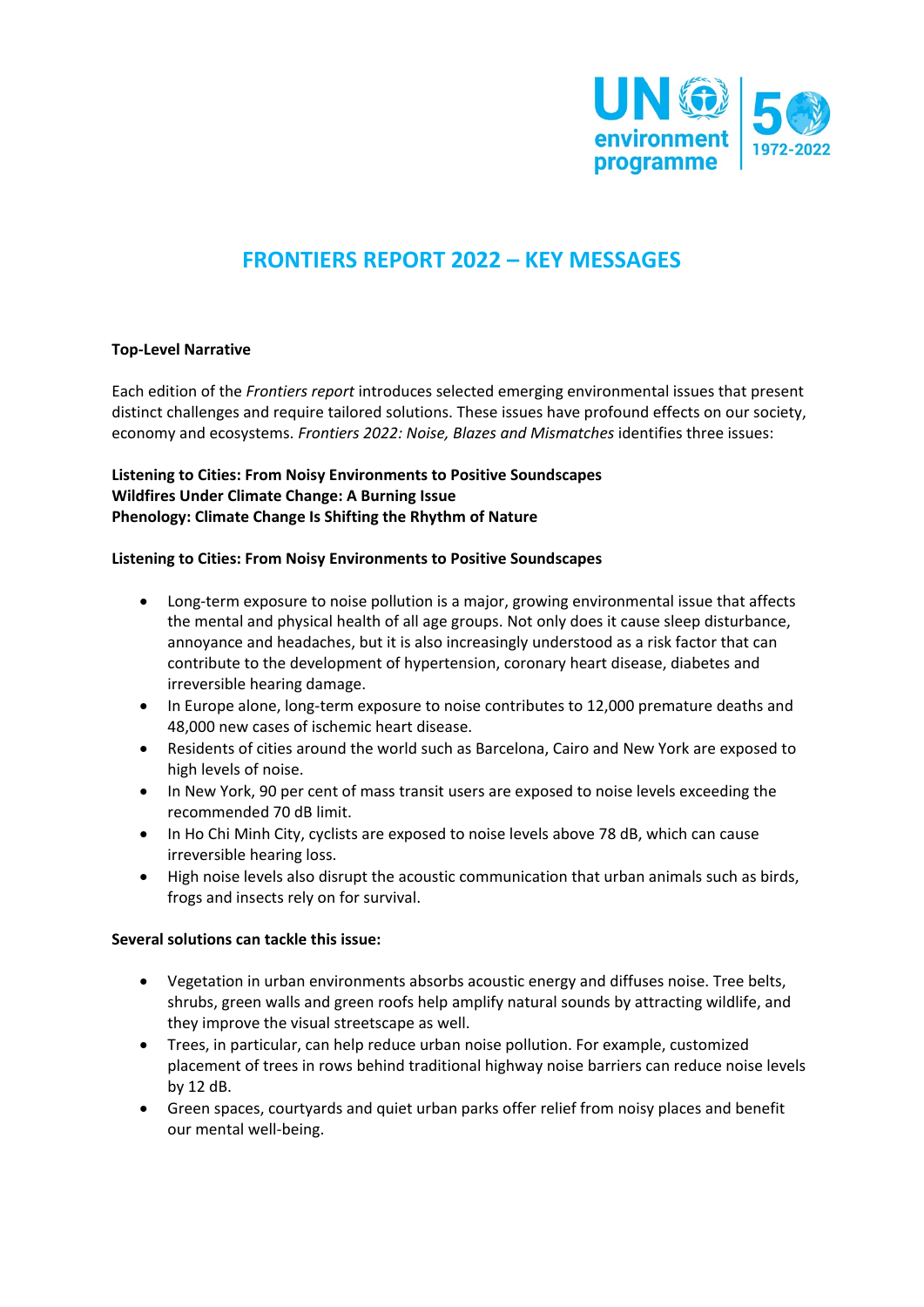- Indirect measures such as reducing available driving space by increasing the number of cycle lanes can reduce road traffic noise. Also, low-emission zones encourage electric mobility, which reduces noise and improves air quality.
- Visual surroundings affect our perception of soundscapes and vice versa. Urban greens offer a pleasant visual effect that contributes to the development of positive soundscapes.

# **Ultimately, city planners need to consider the public and personal health benefits of positive soundscapes when designing cities. Green spaces offer a nature-based solution for peaceful soundscapes.**

# **Wildfires Under Climate Change: A Burning Issue**

Wildfires are the most visible emerging environmental issue in this year's Frontiers Report, and they are predicted to worsen in the coming years and decades.

- Wildfires are a natural part of earth's systems, but they are becoming much more large, dangerous and likely to occur as a result of climate change and human influence. This can have destructive consequences for homes and property, human health, and the environment.
- Human alterations of landscapes through land clearing, deforestation, agricultural expansion, introduction of invasive species, urban and rural development, and inappropriate fire management have interfered with natural fire regimes.
- As a result of deforestation and forest fragmentation, wildfires now burn through areas such as humid tropical forests, where they seldom spread in the past.
- Extreme weather events such as hotter temperatures and more droughts lead to longer fire seasons and increase the likelihood of fire weather conditions.
- The frequency of lightning strikes is projected to increase with a changing climate.
- Fire-generated thunderstorms have become more frequently reported in Australia, Europe and North America in recent decades. These thunderstorms contribute to more dangerous conditions for fires on the ground.
- Wildfires emit substantial amounts of pollutants, such as black carbon, particulate matter and greenhouse gases.
- Wildfires also lead to water pollution, erosion, ocean fertilization and significant biodiversity loss.

# **There are three main types of wildfires, each with its own challenges:**

- Ground fires: These burn decomposed organic subsurface soil layers and usually do not produce visible flames. Difficult to entirely suppress, they can smoulder over winter and may re-emerge in spring.
- Surface fires: These burn through leaf litter, dead material and vegetation on the ground and are most common in woodlands and savannahs.
- Crown fires: These ascend from ground to tree crown and can spread through the forest canopy. The most intense and dangerous form of wildfire, they are common in Mediterranean-climate woodlands and boreal forests.

#### **Natural wildfires occur when three elements combine:**

- **Ignition:** heat from the sun or a lightning strike to ignite a fire
- **Fuel:** sufficient combustible material to feed the flames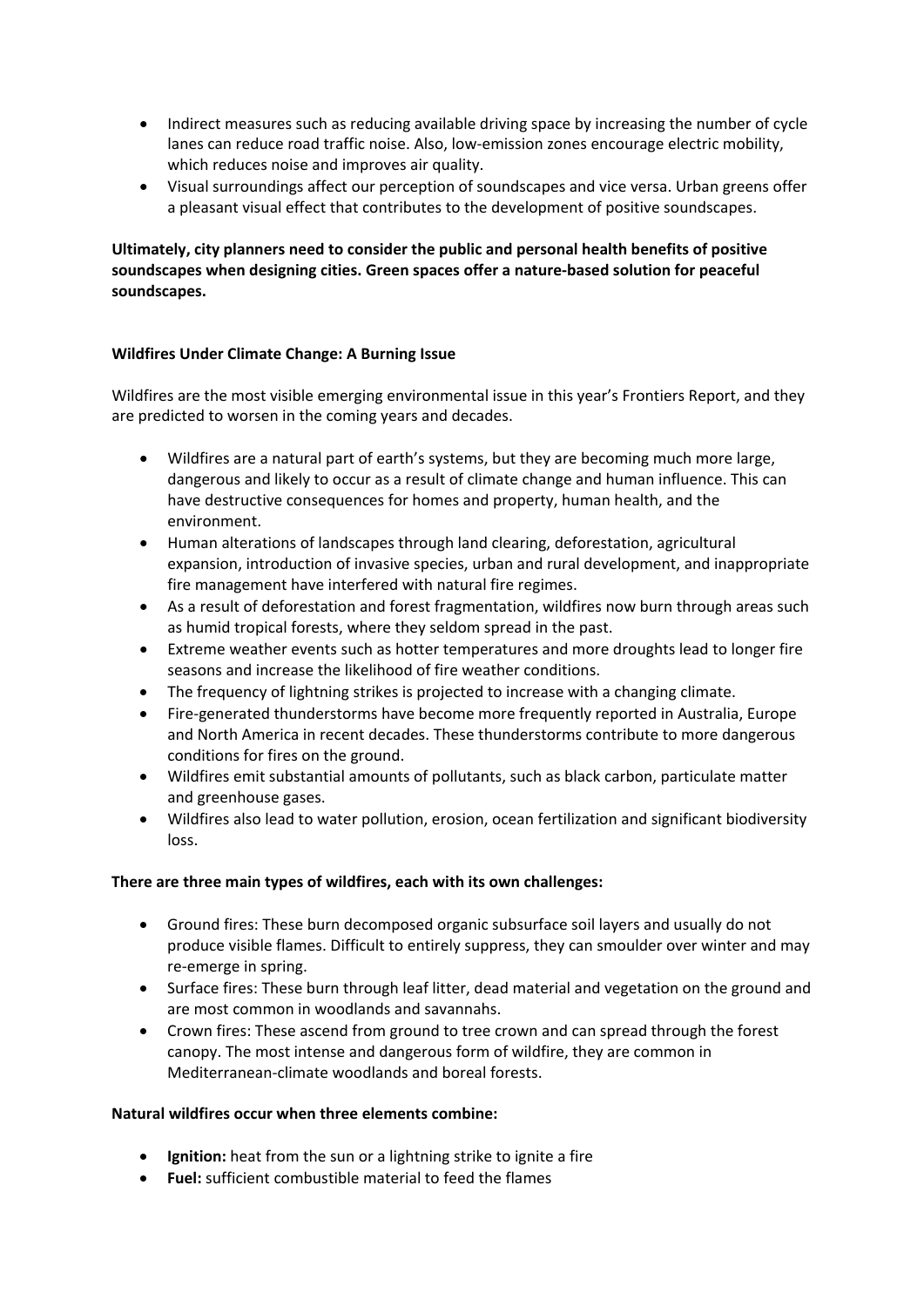• **Weather:** conditions of temperature, wind or low relative humidity that enable spread

# **Solutions that support wildfire prevention, response and management build resilience in ecosystems and communities as they face changing fire weather:**

- Improved planning, policies, and practices, increased fire-fighting capabilities, and community resilience-building programmes;
- Greater long-term cooperation among different regions and countries to share resources;
- Involvement of vulnerable groups in all stages of preparedness and response;
- More appreciation and uptake of indigenous fire management techniques such as prescribed burning; and
- Modern tools such as long-range weather forecasting, remote-sensing capabilities satellites, ground-based radar, lightning detection – and data handling that improve the monitoring and management of wildfires.

# **Adaptive management approaches include building resilience to wildfires in ecosystems before they occur and ensuring a proactive mindset becomes the norm in vulnerable communities rather than a reactive one.**

#### **Phenology: Climate Change Is Shifting the Rhythm of Nature**

Phenology refers to periodic events in biological life cycles. Timing is critical: birds must have their nestlings in the nest when there is ample food to nurture them, pollinators must be active when their host plants flower and snow hares must change their white coat colour to brown when the snow disappears.

#### **What is happening?**

- Decades of global warming cause shifts in the timing of life stages of interacting species, sometimes resulting in ecosystem-disrupting phenological mismatches. For example, some birds now have their nestlings in the nest when food supply is already waning, so latebreeding pairs have lower success than early-breeding ones.
- Phenological shifts due to anthropogenic climate change have been detected in many life cycle events from reproduction to migration, or from leafing, flowering to fruiting. Phenological mismatches are becoming more common.

#### **Where is this happening?**

- This is a truly global problem, affecting plant and animal species **from mountains to oceans and from polar to equatorial regions**.
- Because temperature is a strong influence on phenological cues, phenological shifts are more pronounced at **higher latitudes** as temperature rises.
- Over 1,200 years of observations track the blooming date of **cherry blossom in Japan** as the beginning of spring, usually within April. Since 1900, the blooming has advanced progressively to earlier dates in late March.
- **The great tit population in the Netherlands** has advanced its egg-laying in response to warming trends, but the shift is not enough to match the peak of the caterpillar population. Caterpillars' phenology is expected to continue advancing faster than birds' in the coming decades, further increasing the mismatch.